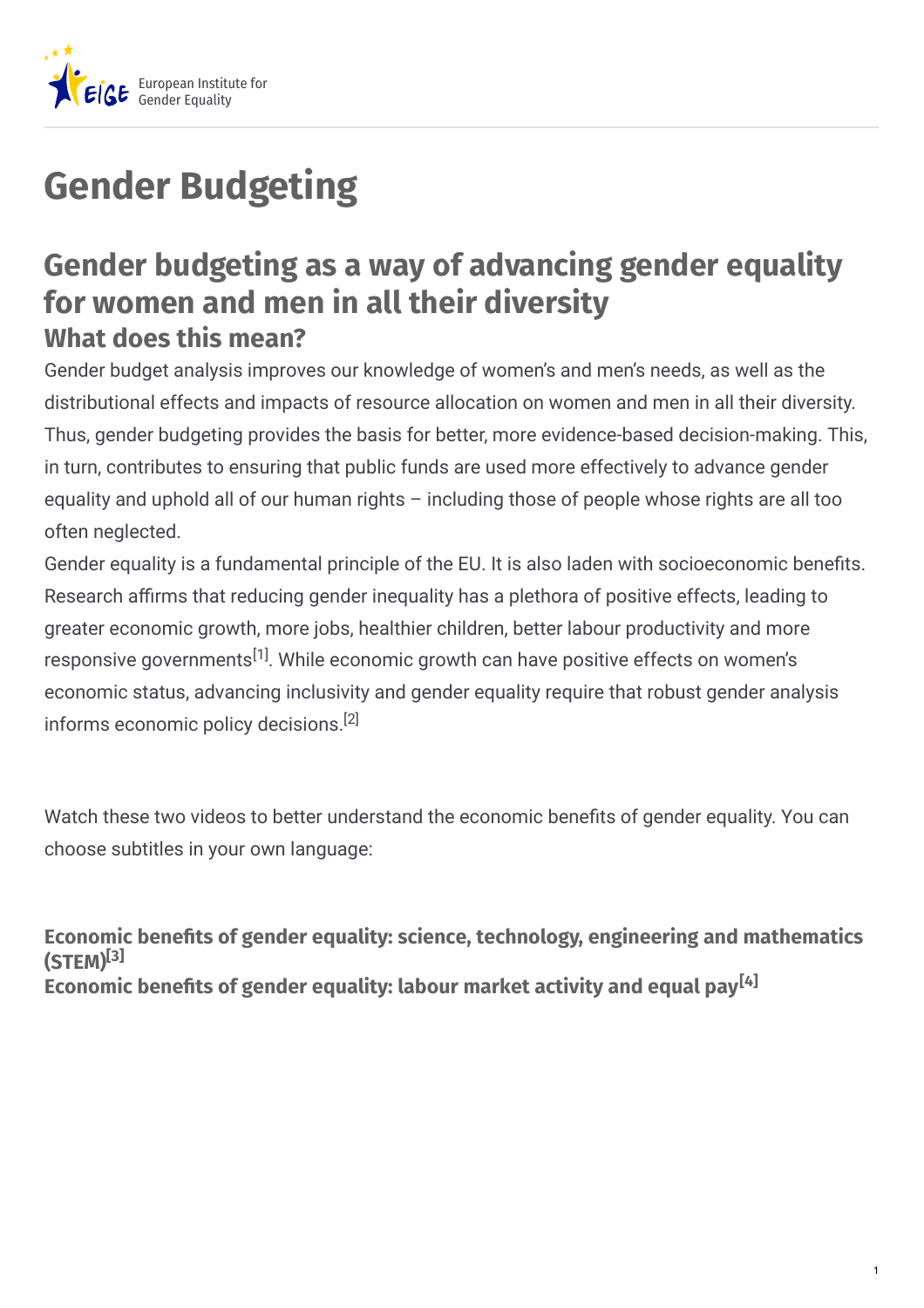Gender budgeting brings into focus the process of allocating resources as part of decision-making on policy priorities, implementing policy actions and evaluating outcomes. Applying gender budgeting means using a range of gender [analysis](https://eige.europa.eu/gender-mainstreaming/methods-tools/gender-analysis) and [assessment](https://eige.europa.eu/gender-mainstreaming/toolkits/gender-impact-assessment) tools, which are set out in detail later in this toolkit. These give policy-makers a better understanding of the differences in women's and men's lives, as well as how and why they use services, resources and their time differently. The video below offers a snapshot of how a gender budgeting approach enriches analysis and decisions on how to use public resources. Simply put, gender budgeting contributes to achieving gender equality, improving the population's well-being, and spearheading more sustainable, inclusive growth and employment.<sup>[5]</sup>

To better understand the concept of gender budgeting in practice, watch this video on sustainable gender equality and budgeting by the **Swedish Association of Local Authorities and Regions**. [6]

## **Footnotes**

[1] Stotsky, J. (2016), Gender Budgeting: Fiscal context and current outcomes, International Monetary Fund working paper, WP/16/149, IMF, Washington, DC; Elborgh-Woytek, K., Newiak, M., Kochhar, K., Fabrizio, S., Kpodar, K., Wingender, P., Clements, B., & Schwartz, G. (2013), Women, Work and the Economy: Macroeconomic gains from gender equity, International Monetary Fund staff discussion note, SDN/13/10, IMF, Washington, DC. Available at: <http://www.imf.org/external/pubs/ft/sdn/2013/sdn1310.pdf>; EIGE (2017), Economic Benefits of Gender Equality in the European Union: Report on the empirical application of the model. Available at: https://eige.europa.eu/rdc/eige-publications/economic-benefits-gender-equality-european-union-report-empirical-application-model; EIGE (2017), Economic Benefits of Gender Equality in the European Union – Literature review: existing evidence and methodological approaches, EIGE, Vilnius. Available at: https://eige.europa.eu/publications/economic-benefits-gender-equality-european-unionliterature-review-existing-evidence-and-method-ological-approaches; EIGE (2017), Economic Benefits of Gender Equality in the EU: EU and EU Member States overviews, EIGE, Vilnius. Available at: https://eige.europa.eu/publications/economic-benefits-gender-equality-eueu-and-eu-member-states-overviews; EIGE (2017), Evidence of economic benefits of gender equality in other policy areas, EIGE, Vilnius. Available at: https://eige.europa.eu/sites/default/files/economic-benefits-gender-equality-policy-areas.pdf

[2] Kabeer, N. (2012), 'Women's economic empowerment and inclusive growth: Labour markets and enterprise development', 'International Development Research Centre Discussion Paper 29/12'. Available at: https://www.soas.ac.uk/cdpr/publications/papers/file80432.pdf

[3] EIGE (2017), Economic Benefits of Gender Equality: STEM, EIGE, Vilnius. Available at: https://europa.eu/webtools/crs/iframe/? [oriurl=https://www.youtube.com/watch?v=64cCxFQnGvM](https://eige.europa.eu/gender-mainstreaming/toolkits/gender-budgeting/gender-budgeting-way-advancing-gender-equality?lang=fi)

[4] EIGE (2017), Economic Benefits of Gender Equality: Labour market activity and equal pay, EIGE, Vilnius. Available at: [https://europa.eu/webtools/crs/iframe/?oriurl=https://www.youtube.com/watch?v=afWKAs\\_XOrE](https://europa.eu/webtools/crs/iframe/?oriurl=https://www.youtube.com/watch?v=afWKAs_XOrE)

[5] EIGE (2017), Gender Budgeting, EIGE, Vilnius. Available at: [https://eige.europa.eu/gender-mainstreaming/methods-tools/gender](https://eige.europa.eu/gender-mainstreaming/methods-tools/gender-budgeting)budgeting